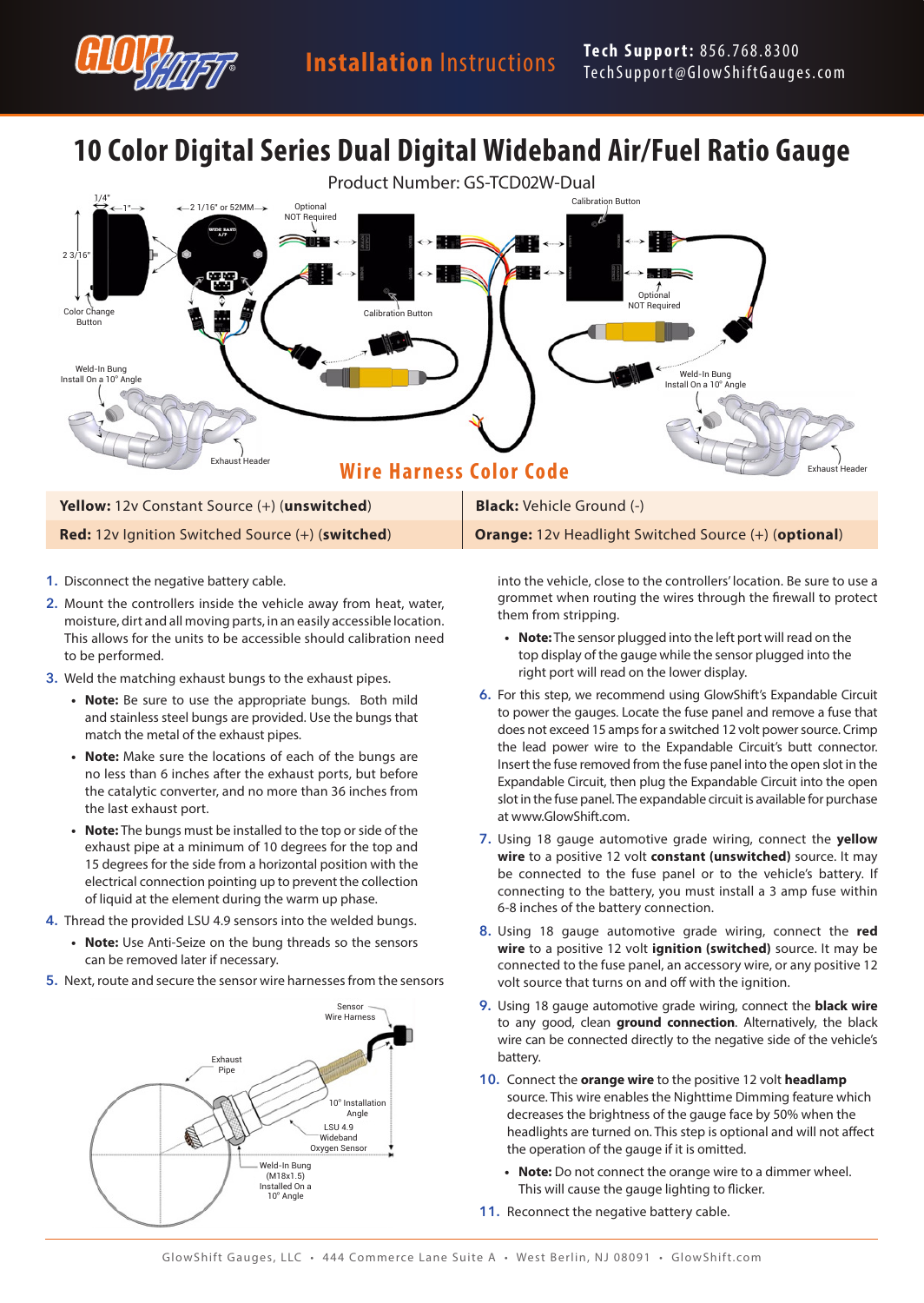

# **10 Color Digital Series Wideband Air/Fuel Ratio Gauge**

Product Number: GS-TCD02W-Dual

## **Calibration Schedule:**

#### **Prior to calibration, remove the sensors from the bungs. This will ensure a proper calibration.**

To obtain the most accurate results from your gauge, please follow the calibration schedule pre and post-installation:

#### **A. For Everyday Driven Vehicles**

- Calibrate after installation.
- Calibrate again, after 3 months of use.
- Calibrate twice a year or every 10,000 miles (whichever comes first).

### **B. For Race Vehicles**

- Calibrate after installation.
- Calibrate once per race weekend.

### **C. Dynamometer Use**

- Calibrate after installation.
- Calibrate every 2-3 days, depending on the amount of usage.

## **Functions:**

- **1.** Prior to operation, the sensors must warm up for 30 seconds. This is a mandatory process every time the gauge and sensors are powered from a cold vehicle start. The LED displays will show a scrolling graphic until the warm up phase is complete.
- **2.** If necessary, perform a manual calibration by pressing the buttons on the controllers for 3 seconds to initialize a controller /sensor calibration sequence. One of the LED displays on the gauge will show a "2" until the calibrating process is over.
- **3.** If the LED display on the gauge shows a "3" then there is a sensor error detected. Check and confirm the connection of the sensors and wire harnesses to and from the controller unit. If the connections are secure and in place, press the buttons on the controllers for 8 seconds to reset the controller to the original factory settings. The LED displays will show a "2" and then a "4". After this, the factory settings are programmed and restored to your controllers. If your display shows a "3" again, one of your sensors may be defective.

| <b>Wire Color</b> | <b>Function</b>                                                                                             | <b>Connection</b> | <b>Signal Voltage</b> |
|-------------------|-------------------------------------------------------------------------------------------------------------|-------------------|-----------------------|
| Green             | Provides the positive (+) analog NARROWBAND voltage output signals.                                         | Data Logger $(+)$ | $0-1$ volts           |
| Brown             | Provides the positive (+) analog WIDEBAND voltage output signals.                                           | Data Logger $(+)$ | $0-5$ volts           |
| <b>Black</b>      | Provides the negative (-) ground reference for both analog<br>NARROWBAND & WIDEBAND voltage output signals. | Data Logger (-)   | Ground                |

**Data Logging Output:** Offers two analog outputs for monitoring and capturing Air/Fuel Ratio using a third party data log device.

## **Digital Display:**

This gauge is equipped with a Digital Air/Fuel Ratio (AFR) display with a range between 10  $\sim$  20 AFR. If the AFR is below 10 or higher than 20 for more than 3 seconds the display will flash.

| <b>AFR Quality</b> | <b>AFR Value</b>   |  |
|--------------------|--------------------|--|
| RICH:              | $10 \sim 12.9$ AFR |  |
| OPTIMAL:           | $13 \sim 17.9$ AFR |  |
| IFAN:              | $18 \sim 20$ AFR   |  |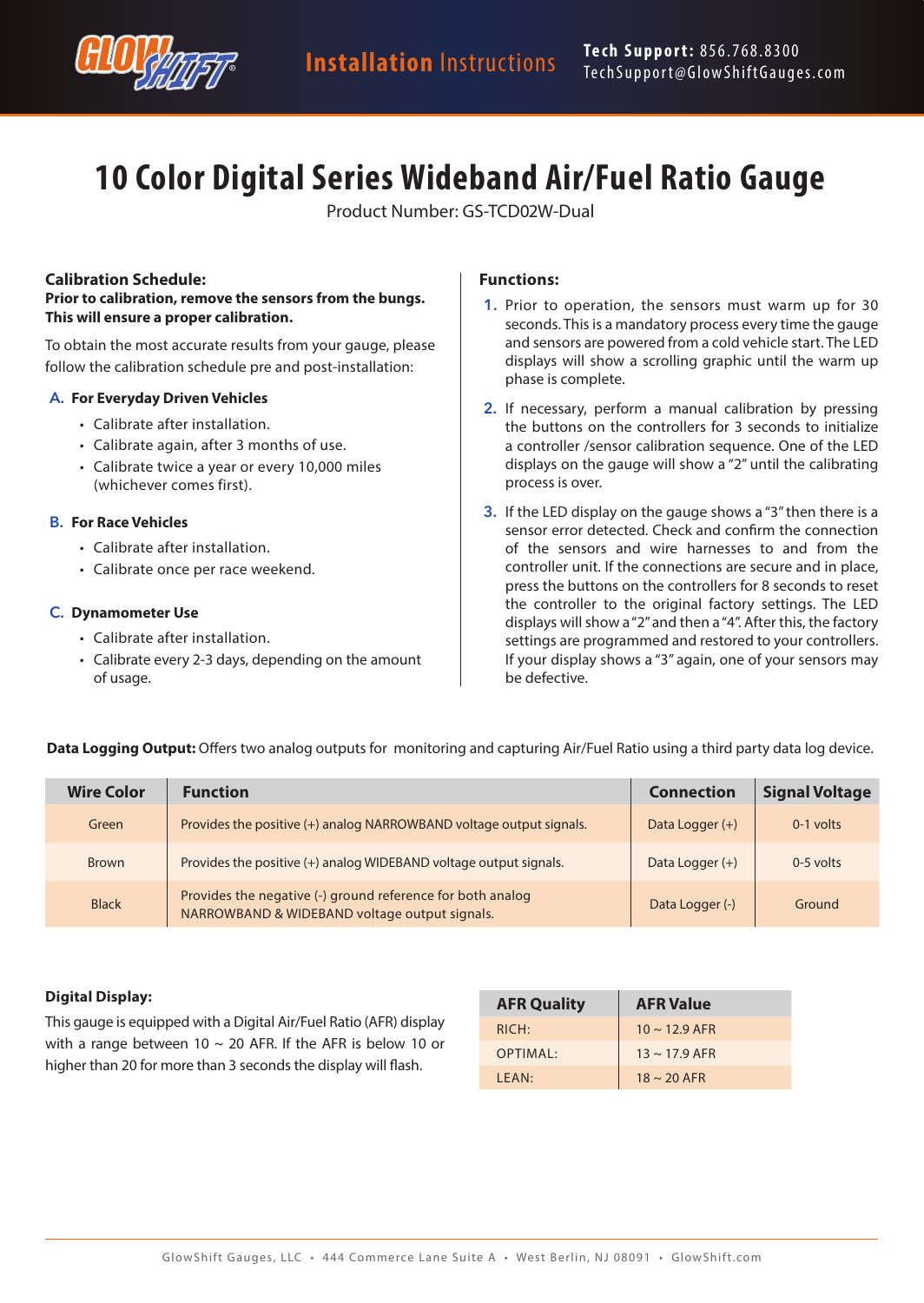

# **10-COLOR MODE**

- **1.** Press the color changing button to cycle between the ten different color options of both displays. The color will change each time the button is pressed.
- **2.** 2. To set a different color on the upper display than what is on the lower display, press the color changing button until the preferred color is set on the lower display. Then, hold the color changing button until the upper display starts to flash. While flashing, press the color changing button to cycle between the ten different color options of the upper display. When satisfied with the color of the upper display, wait for the gauge to stop flashing and the selected colors will be set.

The sequence of display colors is: blue, green, red, yellow, white, teal, purple, pink, amber, and orange. After orange, there are two automatic color-changing functions on the gauge that begin with the color blue. They are the 10 Color Cycle Mode and the 10 Color Fade Mode

# **ADDITIONAL INSTALLATION INFORMATION & MATERIAL REQUIREMENTS**

- **• GlowShift Gauges Approved Conductor Wires:** Successfully installing GlowShift gauges may require additional lengths of wire (sizes and quantity depend on the vehicle, gauge type, gauge location and/or sensor location). For accurate and proper GlowShift gauge installation and operation, we recommend the use of 18-20 gauge (wire diameter) automotive grade conductor wire with sheathing for one or more gauges per vehicle. Always be sure to use a rubber grommet when routing wires from the engine compartment to the inside of the vehicle cabin to prevent the stripping of the power supply and/or sensor wires, as these are necessary to deliver vital statistics from the engine to the installed GlowShift gauges. Never use wire nuts when fastening or connecting vehicle, gauge, or sensor wiring. GlowShift recommends the use of automotive crimp connectors or the soldering of individual wires together for optimum gauge installation and operation.
- **• GlowShift Gauges Approved Installation Accessories:** Installation may require additional products, accessories, or adapters for a complete installation and efficient operation of a gauge or sensor. GlowShift recommends verifying the need for any additional vehicle-specific parts before beginning the installation process to ensure a smooth install.
- **• GlowShift Gauges Installation Instructions:** Installation documents are provided solely as a guide for individuals that are mechanically and electronically able to install products. If you are unsure about the correct procedure of installation for a product or device, consult a professional mechanic or an Authorized GlowShift Installer.